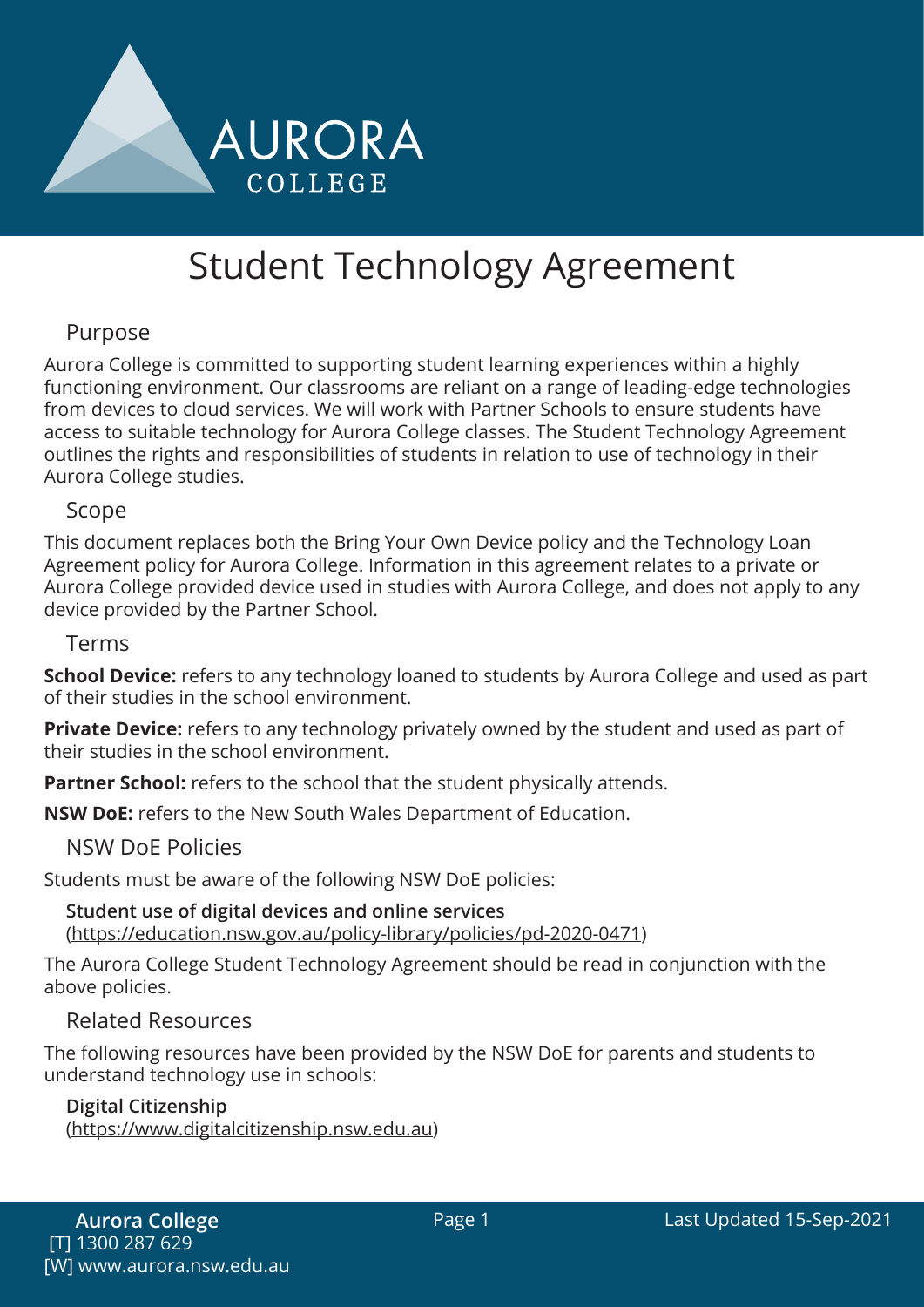# Agreement (Version 2021/01)

## *1. Application*

- 1.1. Students must accept and abide by the Partner School's BYOD and Technology policies. The Aurora College Student Technology Agreement applies only to formally time-tabled lesson periods where students are studying Aurora College classes. At all other times during the school day the Partner School policy takes precedence.
- 1.1.1. If the Partner School does not have a BYOD policy in place, any school devices or private devices are to be kept in a secure location and not used except for Aurora College related work. A suitable location will need to be organised with the Partner School.
- 1.2. Whilst in Aurora College lessons, students will use their devices exclusively for educational purposes. Activities such as downloading files not related to school-work, playing computer games, or watching movies is not permitted.

## *2. Purpose*

- 2.1. Private or school devices are not to be used to connect to the Aurora College virtual classroom. The Partner School is responsible for providing a suitable device for the purpose.
- 2.2. Private or school devices are to be used as a supplemental learning tool, providing a platform for students to research, complete classwork and homework, and participate in group activities.
- 2.3. School devices are available to students who do not have access to a private device. These devices are to be used to assist student learning both at school and home.

# *3. Bullying and Cyberbullying*

- 3.1. Students must be aware of the appropriateness of communications when using school or personally owned devices. Inappropriate communication is prohibited in any public messages, private messages, and material posted online by students.
- 3.2. Students are responsible for all activities conducted online using private or school devices. All such activities must be conducted in accordance with the NSW DoE Student use of digital devices and online services policy.
- 3.3. Students are not permitted to use any electronic device to record audio or video media or take pictures of any student or staff member without their permission.
- 3.4. Students must not utilise any technology to harass, threaten, demean, humiliate, intimidate, embarrass, or annoy classmates or others in their community. This is unacceptable student behaviour known as cyberbullying and will not be tolerated. Any student who undertakes cyberbullying that disrupts the safety and/or well-being of the school will be subject to disciplinary action.

## *4. Safety and Environment*

4.1. Students are expected to bring their devices to school each day with a fully charged battery. Students will not have provision to charge devices at school. The use of power cords creates a Work, Health and Safety risk which could lead to injury for staff and students.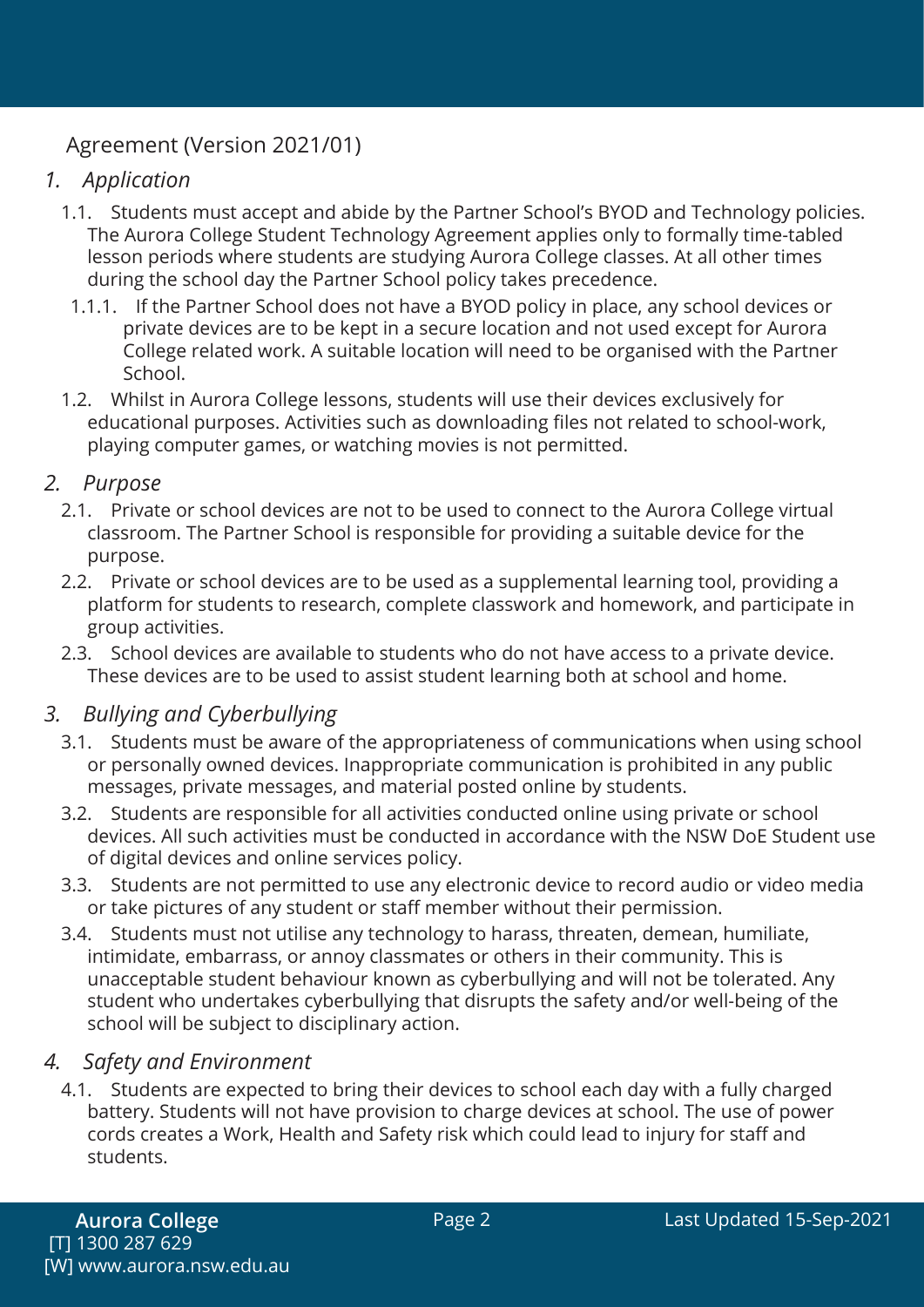# *5. Intellectual Copyright*

- 5.1. Students must not copy, transmit or retransmit any material that is protected by copyright, without prior permission from the copyright owner.
- 5.2. Students must ensure that all software installed on the device, including the operating system, is legally and appropriately licensed.

# *6. Security*

- 6.1. Students must not create, transmit, retransmit or participate in the circulation of content on their devices that attempts to undermine, hack or bypass any hardware or software security mechanisms that have been implemented by the DoE, Aurora College, or the Partner School.
- 6.2. Students must connect to the internet using the schools wireless network. This will require logging in through the DoE Student Portal. The use of mobile phones or portable hot-spots as a BYOD solution is not allowed.
- 6.3. Students must never reveal their passwords to another student for any purpose. This includes the DoE Student Portal password, and any other associated accounts used to connect to services on the DoE network.
- 6.4. Students must ensure that all applicable applications, updates, and service packs are installed in a timely manner.
- 6.5. Students must ensure that devices have installed an appropriate and up-to-date antivirus software package.
- 6.6. Students are responsible for backing up all data securely. This should be in no less that two separate locations.

## *7. Private Devices*

- 7.1. Damage or loss of equipment
- 7.1.1. Students must take full responsibility for their devices. Neither Aurora College nor the Partner School is responsible for the security of the device.
- 7.1.2. Students are responsible for the proper care of their personal devices, including any costs of repair, replacement or any modifications needed to use the device at school.
- 7.1.3. Students accept full responsibility for the care and use of their own devices. In particular, neither Aurora College nor the Partner School accepts any responsibility for theft or loss of the device, including parts and accessories. Private devices are not covered by the NSW Treasury Managed Fund and no reimbursement will be made for costs associated with device damage or loss for any reason. Families are encouraged to check the details of their personal insurance coverage for events such as loss or damage.

#### 7.2. Support

- 7.2.1. Aurora College will provide limited technical support for private devices if the issue is directly related to student learning activities.
- 7.2.2. Aurora College will not provide support for warranty related hardware faults of private devices.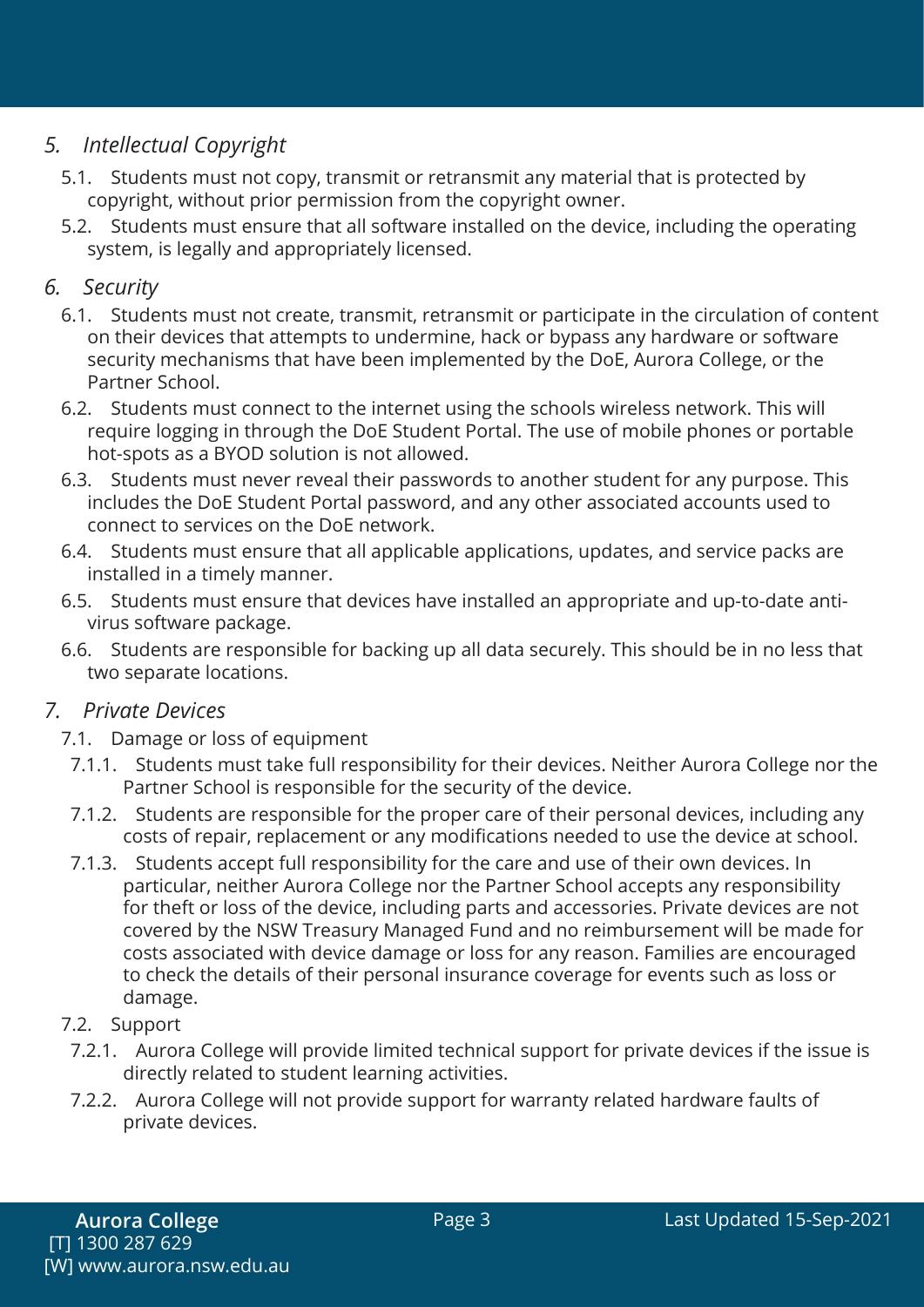# *8. School Device Loans*

#### *8.1. Ownership*

8.1.1. The school retains ownership of the device.

#### *8.2. Access to loan devices*

- 8.2.1. All students are entitled to request a school device on loan from Aurora College.
- 8.2.2. Access to a device on loan may be terminated if:
	- there is damage caused by negligence, or
	- the student does not bring the device as required to school, or
	- the student does not return the device when requested by the due date, or
	- at the discretion of the Aurora College Principal
- 8.2.3. All material on the device is subject to review by parents and school staff, both of the Partner School and Aurora College. If there is a police request, Aurora College, Partner Schools, and the NSW DoE will provide access to the device and personal network holdings associated with your use of the device.

#### *8.3. Damage or loss of equipment*

- 8.3.1. All school devices are covered by a manufacturer's warranty. The warranty covers manufacturer's defects and normal use of the device. It does not cover negligence, abuse or malicious damage.
- 8.3.2. All school devices are additionally covered by an Accidental Damage Insurance policy that limits the cost of non-warranty repairs to \$100 (incl. GST) in approved cases. To submit a claim under the Accidental Damage Insurance policy, complete details on how the damage occurred must be provided to Aurora College.
- 8.3.3. Any problems, vandalism, damage, loss or theft of the device must be reported immediately to Aurora College through your Aurora College Coordinator.
- 8.3.4. In the case of suspected theft, a police report must be made by the family and an event number provided to Aurora College through your Aurora College Coordinator.
- 8.3.5. In the case of loss a witnessed statutory declaration signed by a parent/carer should be provided.
- 8.3.6. Devices that are damaged or lost, whether by neglect, abuse, malicious act, or any other means will require reimbursement. The Principal will determine:
	- whether replacement is appropriate
	- whether or not the student is responsible for repair or replacement costs
	- whether or not the student retains access to device loans.
- 8.3.7. Students will be required to replace lost or damaged chargers and accessories.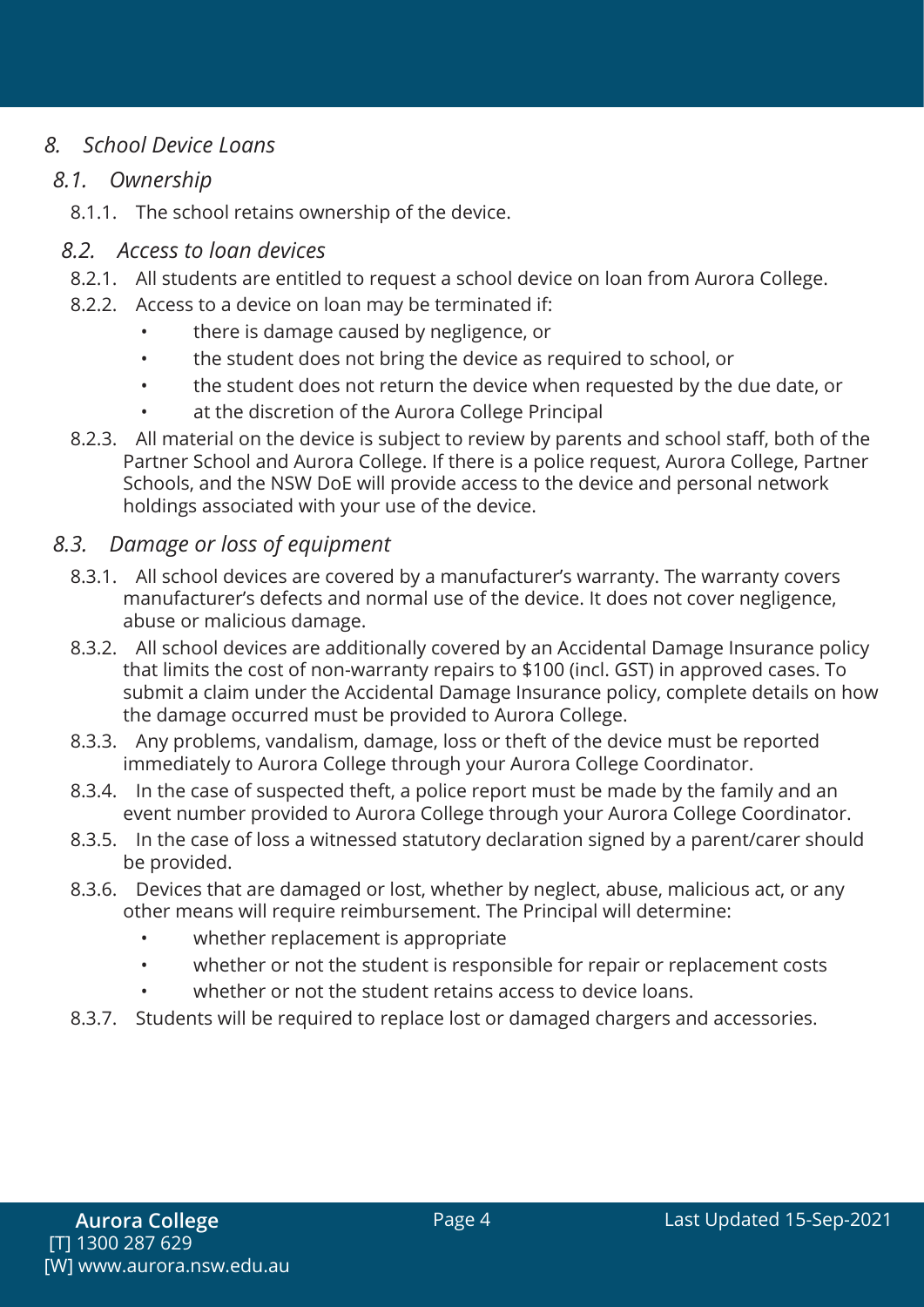# Technical requirements for private devices

Any private devices seeking to access the NSW DoE environment must be compatible with the standards adhered to by the DoE. The following requirements outline the technical specifications necessary.

## *Mandatory*

**Wireless:** Must have a 5Ghz 802.11n compatible wireless network card. Ensure the card specifically mentions the 5Ghz specification as the alternate 2.4Ghz specification is not supported.

**Operating System:** Windows 10 (or higher) for Microsoft devices. Mac OS X 10.9 or higher for Apple devices. Tablet operating systems, such as iPadOS or Android are not supported.

**Storage:** A minimum of 128Gb hard drive is required. Solid state drives are recommended, but not required.

**Memory:** A minimum of 4Gb of RAM is required. For best performance, 8Gb or more is recommended. This will allow for running multiple applications simultaneously with minimal issues.

**Screen Size:** A minimum of 10 inch screen size is required for Work Health and Safety concerns.

#### *Recommended*

**Form Factor:** Devices must have a dedicated hardware keyboard.

**Battery Life:** An advertised battery life of six hours is best for a school environment. Be aware that over time batteries will reduce in effectiveness and battery life will reduce. It may be necessary to purchase a second battery (if available) after the first year.

**Insurance:** It is recommended that devices be covered by the family contents insurance. You should check with your insurance provider to ensure that the device is specifically covered for damage and loss outside the home.

**Warranty:** A two year (minimum) warranty is recommended. Warranties are generally offered in Return To Base and On-Site. On-site warranties cost more, but bring the technicians to you to fix the device, meaning you are not without a device while it is being repaired. Depending on the device manufacturer this may not be available. Be aware that turn around times for repair may vary, depending on location.